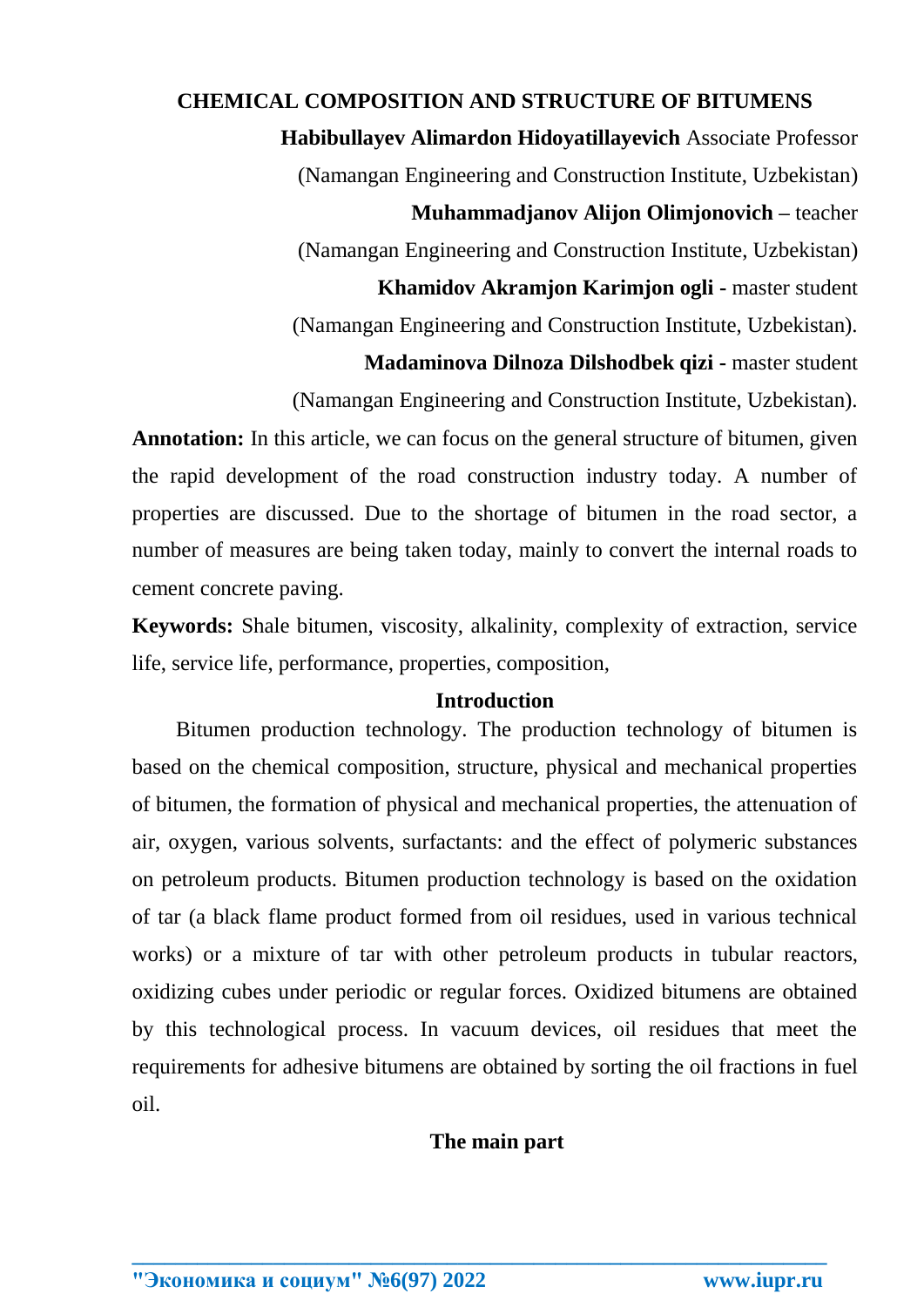Organic binders are materials made up of several groups and different compounds in which the atoms in their molecules are joined together in a specific order. Bitumen has the ability to bind carbon, hydrogen, chlorine, hydroxide group, nitrogroup, aminogroup and so on. Bitumen consists of the following elements:

Carbon 80-87%;

Hydrogen 10-12%;

Oxygen 5-10%;

Sulfur 2-5%;

Nitrogen 3%;

Carbon atoms combine to form a "carbon skeleton". Carbons belong to the group of organic compounds according to their structure and play a key role in changing the chemical composition of molecules.

| ON-hydroxyl      | -OO - complex ether.        |
|------------------|-----------------------------|
| SkO carbonyl     | SN2- methylene              |
| -S-polar carbook | SN- methyl, SN- methyl      |
| -S- aldehyde.    | R-radicals,                 |
|                  | -S k S- Kush bonded carbon. |

## *The group of organic compounds is as follows:*

Organic compounds have three different structures depending on the type of bond.



*Binding of organic compounds { a) chain b) network c) stepped)}*

Adhesive bitumens: - There are several brands: BND-40/60, BND-60/90; BND 90/130 BND-130/200; BND-200/300.

The choice of the brand and type of bitumen, taking into account the climatic conditions of the construction site, will ensure the longevity of the road surface. In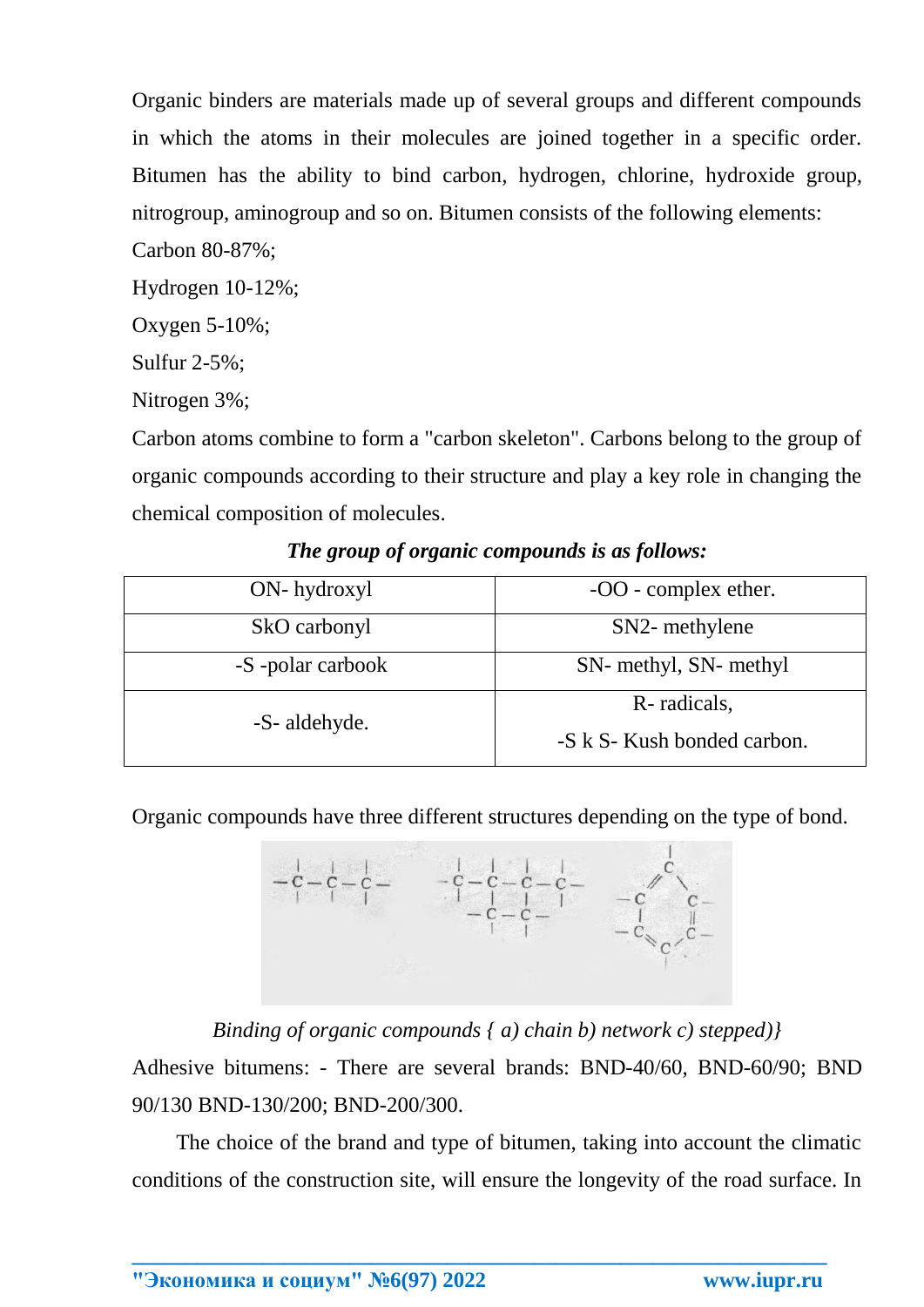hot climates, adhesive bitumens are used because in hot climates, high temperature strength and heat resistance are the factors that determine the service life of the road surface. Bitumens with poor adhesion are used in cold and cold climates, as elongation and flexibility in cool and cold regions indicate the long-term durability of the road surface. The following brands of petroleum bitumen are used to cover the roofs of buildings and buildings: BNK45 / 80, BNK 90/40; BNK 90/30, 3 types of bitumen BNI-1U-3, BNI-1U, BNI-U are used to protect pipes from corrosion. Liquid bitumens are suitable for the preparation, deposition and compaction of asphalt concrete mixes at normal temperatures and are characterized by wear resistance and flexibility at low temperatures. The viscosity of liquid bitumen is determined by means of a viscometer, and the allowable viscosity of liquid bitumen is in the range S560k200 (diameter of the hole through which the top flows, the lower test temperature). Depending on the structure of the liquid bitumen and the rate of solidification,

According to GOST 11955-82 is divided into 2 classes, of which**:**

1. Average Concentrator (SG)

2. Slow condenser (MGO. And MG)

In turn, they are divided into several brands depending on the viscosity: UK (SG) - SG40 / 70, UK70 / 30; UK130 / 200 SK GO-40/70 ,; SK 70/130, SK130 / 200.

To obtain liquid bitumens, it is recommended to mix viscous petroleum bitumens with products obtained by extraction from shale and coal. The following diluents can be used;

Types and structure of bitumen include the following. Today it is shale oil, coal oil, kerosene, ligroin, coal tar, fuel oil and so on.

The operating temperature of UK and SK bitumens used for the preparation of liquid bitumens should not exceed 1200.

When mixing adhesive bitumens with waterproofing, bitumens of UK 40/70 and SK 40/70 classes should be applied at 70-800, and the remaining grades at 80- 1000. The field of application of the liquid bitumen brand is given in the following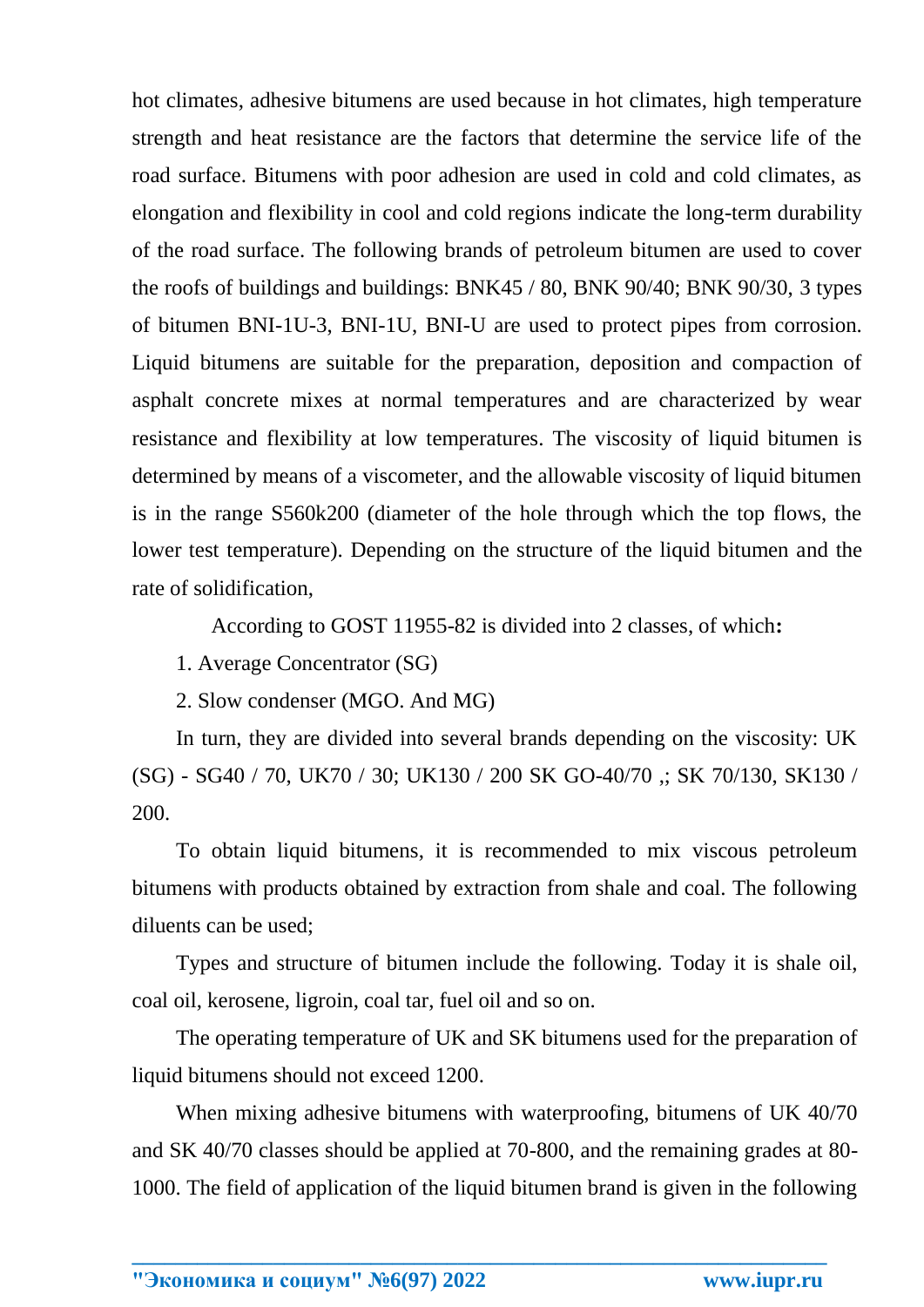table: Flammable shales belong to sedimentary rocks and are composed of kerogen. Kerogen consists of 65-80% carbon, 8-11% hydrogen, 5-12% oxygen and other elements, kerogen is insoluble in organic binders and decomposes at temperatures above 2000C. This product is used in the elimination of pests, increasing the yield of cotton and the production of durable building materials (bricks, blocks) and so on. Shale bitumens are similar in properties to resins derived from oil, bitumen and coal.

In special generators, shale bitumen is obtained from combustible shales by airless heating at a temperature of 500-550 degrees.

Shale bitumen contains: Asphalten 12-30% Smola-18-27% The oil content is 46-60%

Shale bitumen contains large amounts of oxygen, nitrogen and polar compounds. They are more brittle than petroleum bitumen due to their softening temperature and wear out quickly. Shale bitumen is used in road construction to make emulsions, pastes and filler binders.

#### **REFERENCES**

1. Saydazimov N. et al. RESEARCH OF METHODS OF REPAIR OF CEMENT CONCRETE PAVELS //Экономика и социум. – 2020. – №. 11. – С. 1677-1680.

2. Saydazimov N. et al. IMPROVING THE ELASTICITY OF CEMENT-CONCRETE ROADS //Теория и практика современной науки. – 2020. – №.  $11. - C. 6-10.$ 

3. Qo'Ysinaliyev, N. Z. O. G., & Muxiddinov, S. Z. O. G. (2021). AVTOMOBIL YO'LLARIDA SEMENTBETON QOPLAMALARINING AFZALLIGI. *Academic research in educational sciences*, *2*(10), 356-362.

4. Koysinaliev N., Erkinov S., Ahmadjonov M. Improving the drainage system of highways using plastic materials in response to today's demand //Экономикаисоциум. – 2021. – №. 3-1. – С. 146-149.

5. Mutalibov I. et al. AVTOMOBIL YO'LLARIDA SEMENTBETON QOPLAMALARNI MUSTAHKAMLIGINI OSHIRISH TEXNOLOGIYASINI